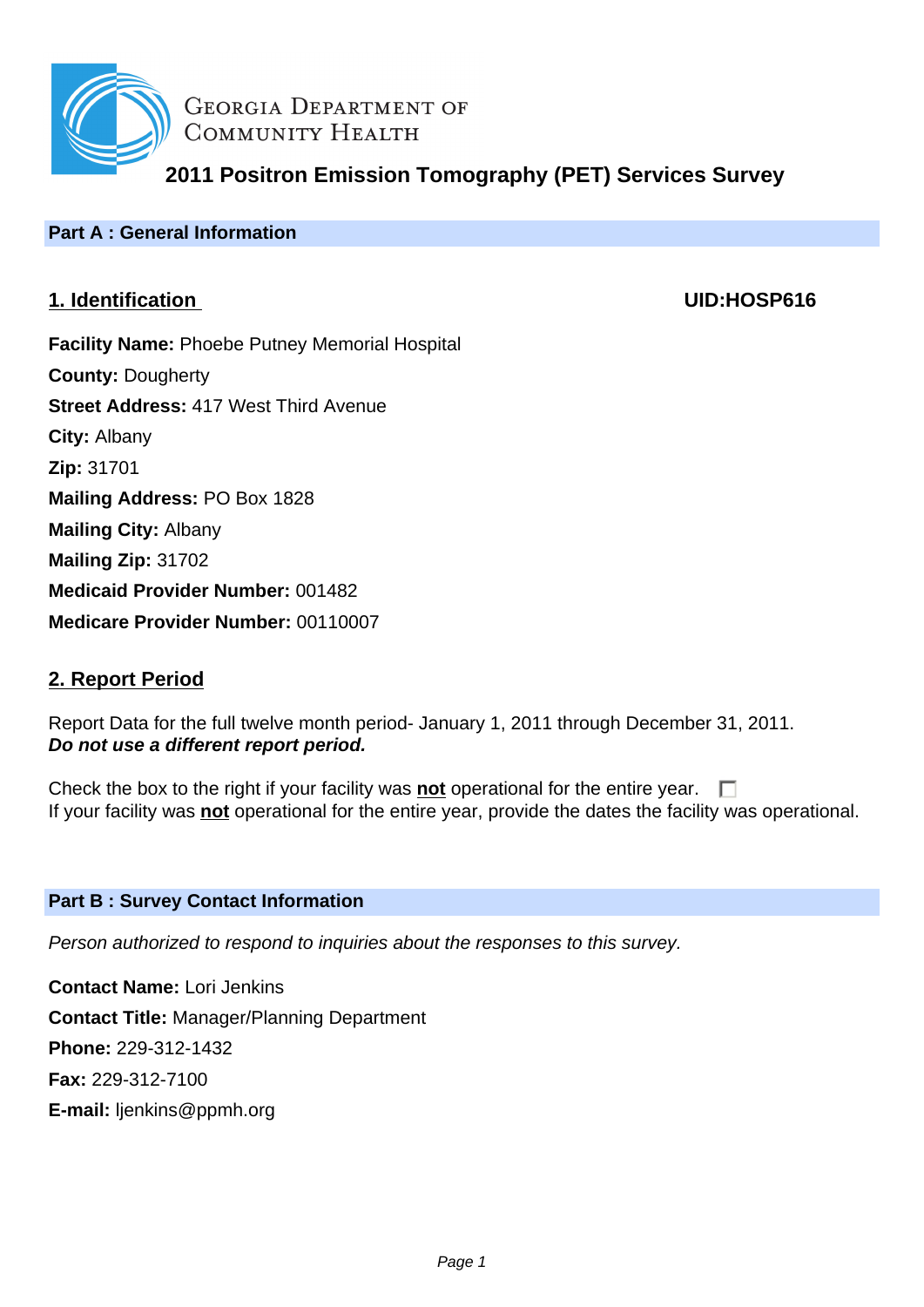## **1. Ownership, Operation and Management**

As of the last day of the report period, indicate the operation/management status of the facility and provide the effective date. Using the drop-down menus, select the organization type. If the category is not applicable, the form requires you only to enter Not Applicable in the legal name field. You must enter something for each category.

#### **A. Facility Owner**

| <b>Full Legal Name (Or Not Applicable)</b>   | <b>Organization Type</b> | Effective Date |
|----------------------------------------------|--------------------------|----------------|
| <b>Phoebe Putney Memorial Hospital, Inc.</b> | Not for Profit           | 09/01/1991     |

## **B. Owner's Parent Organization**

| <b>Full Legal Name (Or Not Applicable)</b> | <b>Organization Type</b> | <b>Effective Date</b> |
|--------------------------------------------|--------------------------|-----------------------|
| Phoebe Putney Health System, Inc.          | Not for Profit           | 09/01/1991            |

## **C. Facility Operator**

| <b>Full Legal Name (Or Not Applicable)</b> | <b>Organization Type</b> | <b>Effective Date</b> |
|--------------------------------------------|--------------------------|-----------------------|
| Phoebe Putney Memorial Hospital, Inc.      | Not for Profit           | 09/01/1991            |

## **D. Operator's Parent Organization**

| <b>Full Legal Name (Or Not Applicable)</b> | <b>Organization Type</b> | <b>Effective Date</b> |
|--------------------------------------------|--------------------------|-----------------------|
| Phoebe Putney Health System, Inc.          | Not for Profit           | 09/01/1991            |

#### **E. Management Contractor**

| <b>Full Legal Name (Or Not Applicable)</b> | <b>Organization Type</b> | Effective Date |
|--------------------------------------------|--------------------------|----------------|
| Not Applicable                             | Not Applicable           |                |

#### **F. Management's Parent Organization**

| <b>Full Legal Name (Or Not Applicable)</b> | <b>Organization Type</b> | <b>Effective Date</b> |
|--------------------------------------------|--------------------------|-----------------------|
| Not Applicable                             | Not Applicable           |                       |

#### **2. Changes in Ownership, Operation or Management**

Check the box to the right if there were any changes in the ownership, operation, or management of the facility during the report period or since the last day of the Report Period.  $\Box$ If checked, please explain in the box below and include effective dates.

#### **3a. Type of PET Authorization (Select one only.)**

Fixed-Based PET CON

#### **3b. Certificate of Need Project Number**

Please enter the Certificate of Need project number.

GA 2007-099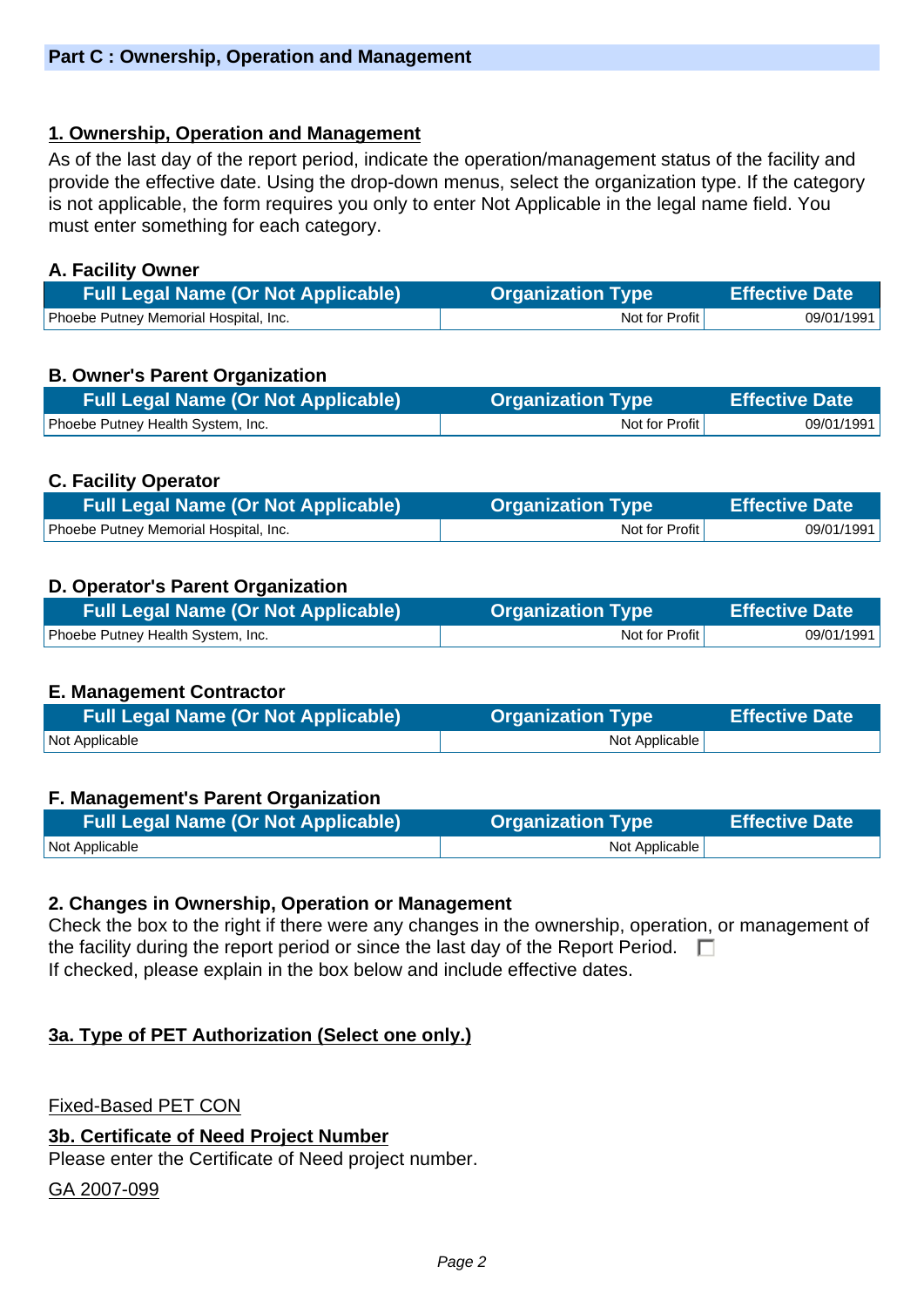#### **Part D : PET Imaging Services Technology and volume by Diagnostic Type**

#### **1. Manufacturer and Model**

Please document the manufacturer and model of PET equipment and select PET only or PET/CT Hybrid Unit. NOTE: IF you have more than one scanner, please complete one survey for each machine.

#### PET / CT Hybrid Unit

GE Discovery STE16 Whole Body PET/CT System

#### **2. Patients and Scans for PET Imaging Services**

Please report the patients and scans for PET imaging services during the reporting period by the patient's primary diagnostic area. Please provide unduplicated patient counts within each of the three subgroups. The sum total of all patients for all three diagnostic areas (automatically calculated by the web page) may include some duplication.

| <b>Oncology Patients</b>        | <b>Number of Patients</b> | <b>Total Number of Scans</b> | <b>Follow Up Scans</b> |
|---------------------------------|---------------------------|------------------------------|------------------------|
| Lung and Bronchus Cancers       | 200                       | 211                          | 11                     |
| <b>Colon and Rectal Cancers</b> | 29                        | 32                           | $\lceil 3 \rceil$      |
| Lymphoma Cancers                | 156                       | 188                          | 32                     |
| <b>Melanoma Cancers</b>         | 25                        | 28                           | $\overline{3}$         |
| <b>Esophageal Cancers</b>       | 11                        | 11                           | $\overline{0}$         |
| <b>Head and Neck Cancers</b>    | 0                         |                              | $\Omega$               |
| <b>Breast Cancers</b>           | 133                       | 141                          | 8                      |
| <b>Other Cancers</b>            | 219                       | 230                          | 11                     |
| <b>Total</b>                    | 773                       | 841                          | 68                     |

| ا Cardiovascular Patients   | <b>Number of Patients</b> | Number of Scans |
|-----------------------------|---------------------------|-----------------|
| All Cardiovascular Patients |                           |                 |
| <b>Total</b>                |                           |                 |

| <b>Neurology Patients</b>        | <b>Number of Patients</b> | Number of Scans |
|----------------------------------|---------------------------|-----------------|
| Dementias (incuding Alzheimer's) | 10                        | 10 l            |
| Other Neurological Use           |                           |                 |
| <b>Total</b>                     | 10                        | 10 <sup>7</sup> |

| <b>Other Diagnostic Areas</b> | <b>Number of Patients</b> | <b>Number of Scans</b> |
|-------------------------------|---------------------------|------------------------|
| All Other Patients            |                           |                        |
| Total                         |                           |                        |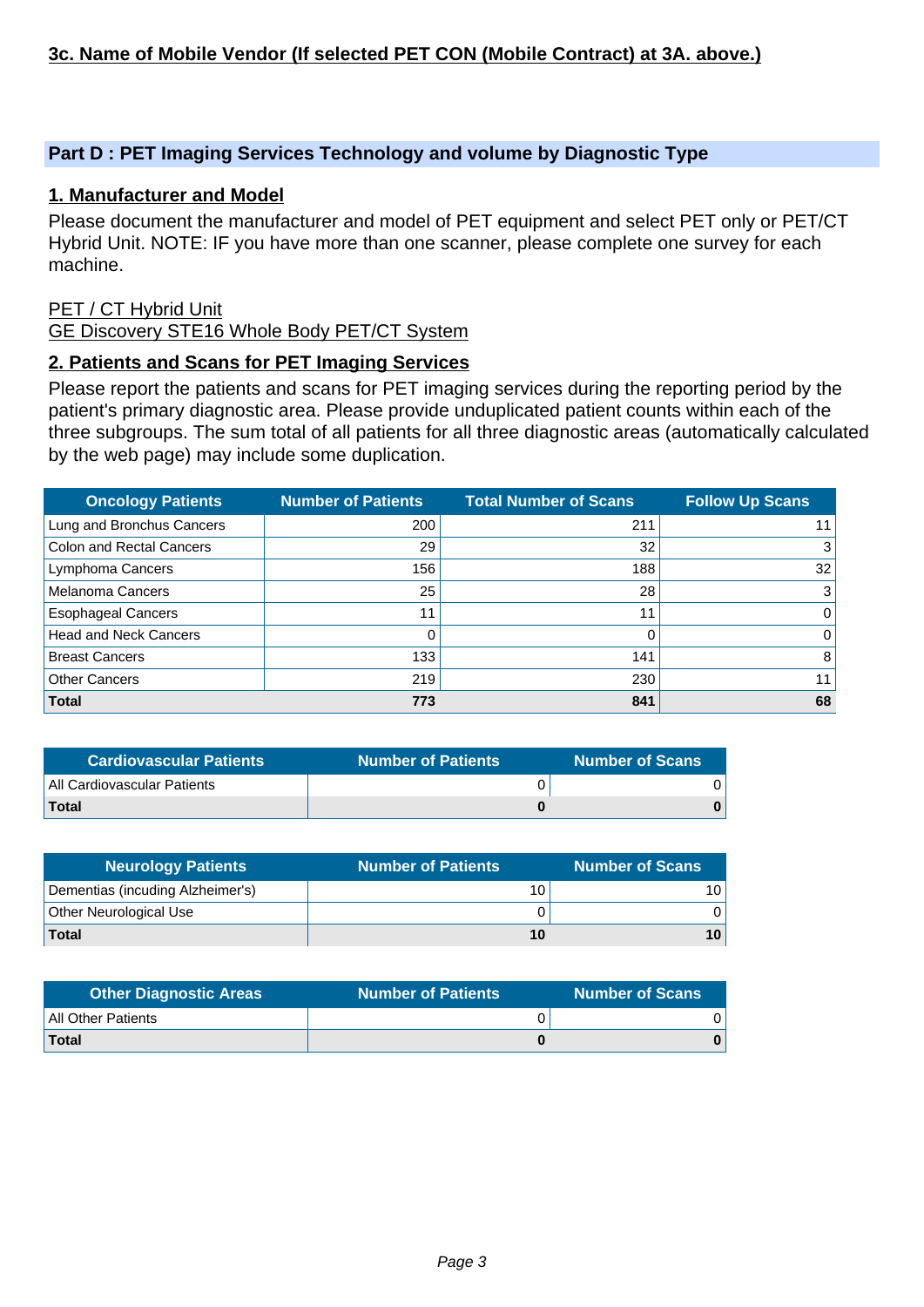#### **1. Patients by Primary Payment Source**

Please report the total number of patients (unduplicated) receiving PET services by primary payment source.

| <b>Primary Payment Source</b> | <b>Number of Patients (unduplicated)</b> |
|-------------------------------|------------------------------------------|
| Medicare                      | 449                                      |
| Medicaid                      | 68                                       |
| Third-Party                   | 263                                      |
| Self-Pay                      | 3                                        |
| <b>Total</b>                  | 783                                      |

## **2. Total Charges and Adjusted Gross Revenue**

Please report the total charges and adjusted gross revenues for PET services.

| <b>Total Charges</b> | <b>Adjusted Gross Revenue</b> |
|----------------------|-------------------------------|
| 6,538,282            | 2,918,053                     |

#### **3. Total Uncompensated Charges and I/C Patients**

Please report the total amount of uncompensated PET services charges that can be attributed to persons who are indigent or eligible for charity care. Also provide the number of I/C patients in the PET program.

| <b>Total Uncompensated Charges</b> | <b>I/C Patients</b> |  |
|------------------------------------|---------------------|--|
| 316,729                            | . 6                 |  |

#### **4. Average Treatment Charge**

What is your program's average treatment charge for a PET scan or study (one patient visit regardless of number of images)?

#### 6,203

#### **5. Patients by Race/Ethnicity**

Please report the number of patient served during the entire report period by the following race and ethnicity categories.

| <b>Race/Ethnicity</b>         | <b>Number of Patients</b> |
|-------------------------------|---------------------------|
| American Indian/Alaska Native | 0                         |
| Asian                         | O                         |
| Black/African American        | 252                       |
| Hispanic/Latino               | 2                         |
| Pacific Islander/Hawaiian     | O                         |
| White                         | 481                       |
| <b>Multi-Racial</b>           | 48                        |
| Total                         | 783                       |

#### **6. Patients by Age Group and Gender**

Please report the number of patients served during the entire report period by the gender and age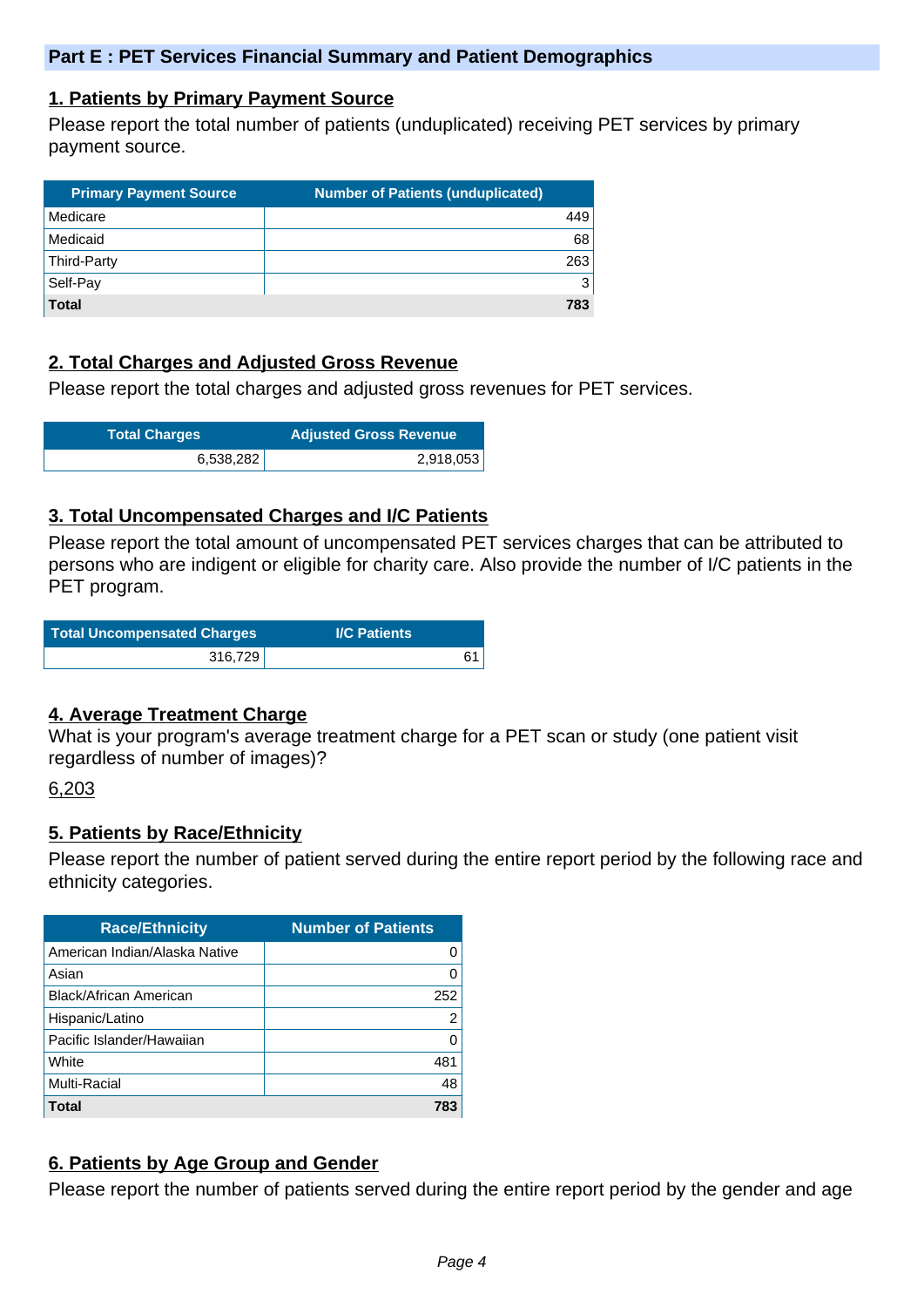grouping below.

| <b>Age Group</b> | <b>Male</b> | <b>Female</b>   |  |
|------------------|-------------|-----------------|--|
| Ages 0-14        |             | 0               |  |
| Ages 15-64       | 169         | 218             |  |
| Ages 65-74       | 89          | 124             |  |
| Ages 75-85       | 77          | 76              |  |
| Ages 85 and Up   | 13          | 17 <sub>1</sub> |  |
| <b>Total</b>     | 348         | 435             |  |

#### **7. Participation in Reporting**

|                                                                     | Does your facility/service participate in and report to the Georgia Comprehensive Cancer Registry? |
|---------------------------------------------------------------------|----------------------------------------------------------------------------------------------------|
| (check box for YES, leave unchecked for NO) $\overline{\mathbf{v}}$ |                                                                                                    |

#### **8. Days and Hours of Operation**

Please indicate the days and hours of operation for your program's PET services.

|  | Mon Tue Wed Thurs Fri Sat Sun |  |  |
|--|-------------------------------|--|--|
|  |                               |  |  |

**Hours of Operation:** 8am until 4pm

#### **9. Total Number of Days that PET Scans Were Offered**

Please report the total number of days that PET scans were offered during the report period.

**Total Days PET Scans Offered** 260

#### **Part F : Mobile PET Services**

#### **1. Mobile PET Services- (For mobile vendors holding a CON to provide PET services.)**

Please report each location served during the reporting period and the number of days of services provided at each loacation for each month. If your PET service is fixed-based, or your facility holds a CON for mobile PET services under contract, continue with Part G.

**Site Name Site County Jan Feb Mar Apr May Jun Jul Aug Sep Oct Nov Dec**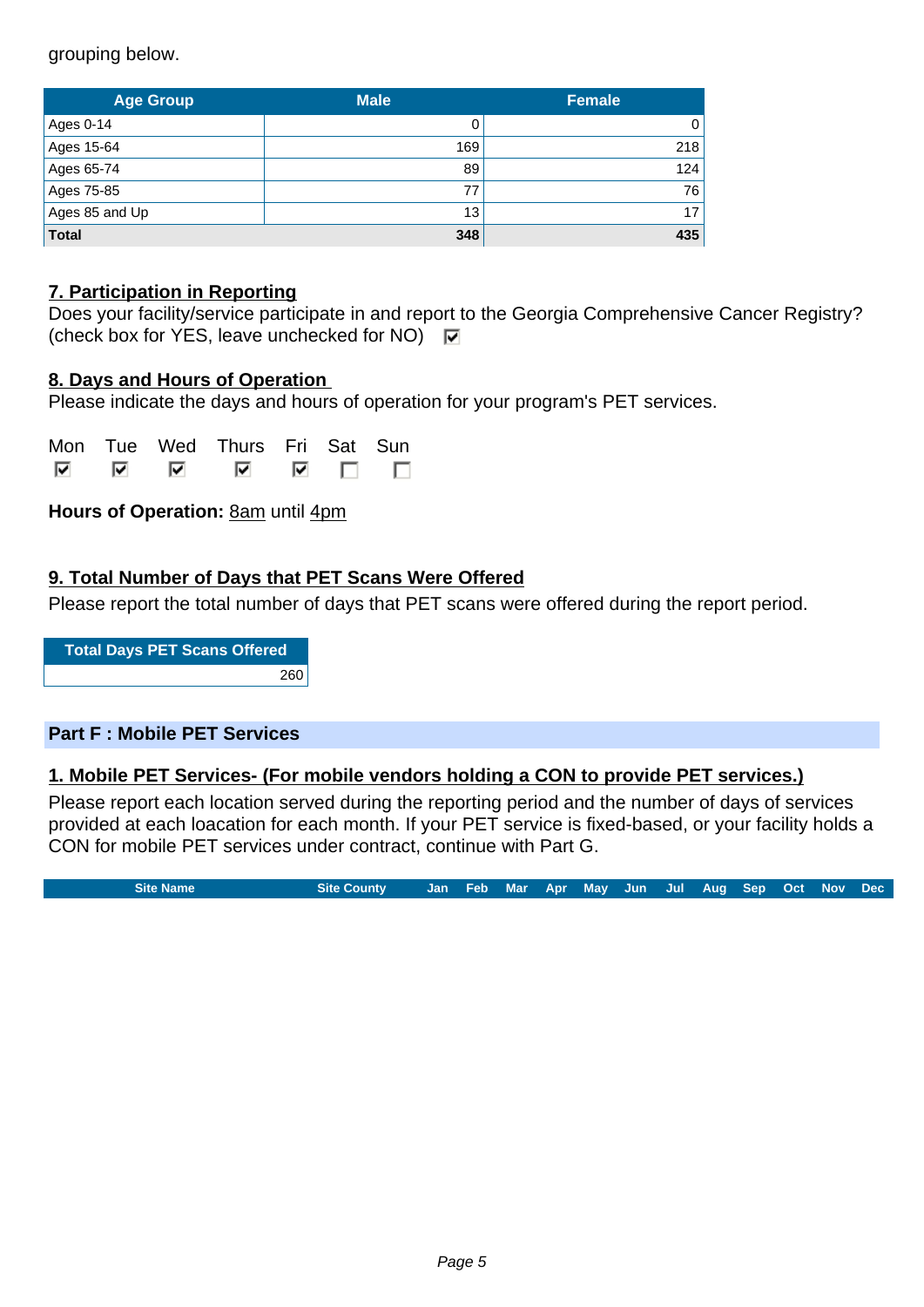# **1. Patient Origin by County**

Please report the county of origin for patients served by your PET program during the report period. Note to Mobile PET Providers who hold a CON: You must complete this section for every site visit location. Please select from the list of site visit ocations(s) provided above.

| <b>Name</b>                     | <b>County</b> | <b>Patients Served</b>  | <b>Patient County</b> |
|---------------------------------|---------------|-------------------------|-----------------------|
| Phoebe Putney Memorial Hospital | Dougherty     | 77                      | Sumter                |
| Phoebe Putney Memorial Hospital | Dougherty     | 1                       | Taylor                |
| Phoebe Putney Memorial Hospital | Dougherty     | 45                      | <b>Terrell</b>        |
| Phoebe Putney Memorial Hospital | Dougherty     | 2                       | Thomas                |
| Phoebe Putney Memorial Hospital | Dougherty     | 17                      | Tift                  |
| Phoebe Putney Memorial Hospital | Dougherty     | 1                       | Troup                 |
| Phoebe Putney Memorial Hospital | Dougherty     | 12                      | Turner                |
| Phoebe Putney Memorial Hospital | Dougherty     | 1                       | Upson                 |
| Phoebe Putney Memorial Hospital | Dougherty     | 10                      | Wilcox                |
| Phoebe Putney Memorial Hospital | Dougherty     | 46                      | Worth                 |
| Phoebe Putney Memorial Hospital | Dougherty     | 1                       | Florida               |
| Phoebe Putney Memorial Hospital | Dougherty     |                         | Other Out of State    |
| Phoebe Putney Memorial Hospital | Dougherty     | 5                       | <b>Baker</b>          |
| Phoebe Putney Memorial Hospital | Dougherty     | 16                      | <b>Ben Hill</b>       |
| Phoebe Putney Memorial Hospital | Dougherty     | 5                       | Berrien               |
| Phoebe Putney Memorial Hospital | Dougherty     | 20                      | Calhoun               |
| Phoebe Putney Memorial Hospital | Dougherty     | 1                       | Clay                  |
| Phoebe Putney Memorial Hospital | Dougherty     | 2                       | Coffee                |
| Phoebe Putney Memorial Hospital | Dougherty     | 17                      | Colquitt              |
| Phoebe Putney Memorial Hospital | Dougherty     | 3                       | Cook                  |
| Phoebe Putney Memorial Hospital | Dougherty     | 31                      | Crisp                 |
| Phoebe Putney Memorial Hospital | Dougherty     | 3                       | Decatur               |
| Phoebe Putney Memorial Hospital | Dougherty     | 5                       | Dooly                 |
| Phoebe Putney Memorial Hospital | Dougherty     | 283                     | Dougherty             |
| Phoebe Putney Memorial Hospital | Dougherty     | 10                      | Early                 |
| Phoebe Putney Memorial Hospital | Dougherty     | 1                       | Fulton                |
| Phoebe Putney Memorial Hospital | Dougherty     | 71                      | Lee                   |
| Phoebe Putney Memorial Hospital | Dougherty     | $\overline{\mathbf{c}}$ | Irwin                 |
| Phoebe Putney Memorial Hospital | Dougherty     | 1                       | Lowndes               |
| Phoebe Putney Memorial Hospital | Dougherty     | 10                      | Macon                 |
| Phoebe Putney Memorial Hospital | Dougherty     | 3                       | Marion                |
| Phoebe Putney Memorial Hospital | Dougherty     | 9                       | Miller                |
| Phoebe Putney Memorial Hospital | Dougherty     | 45                      | Mitchell              |
| Phoebe Putney Memorial Hospital | Dougherty     | 3                       | Quitman               |
| Phoebe Putney Memorial Hospital | Dougherty     | 8                       | Randolph              |
| Phoebe Putney Memorial Hospital | Dougherty     | 11                      | Schley                |
| Phoebe Putney Memorial Hospital | Dougherty     |                         | Seminole              |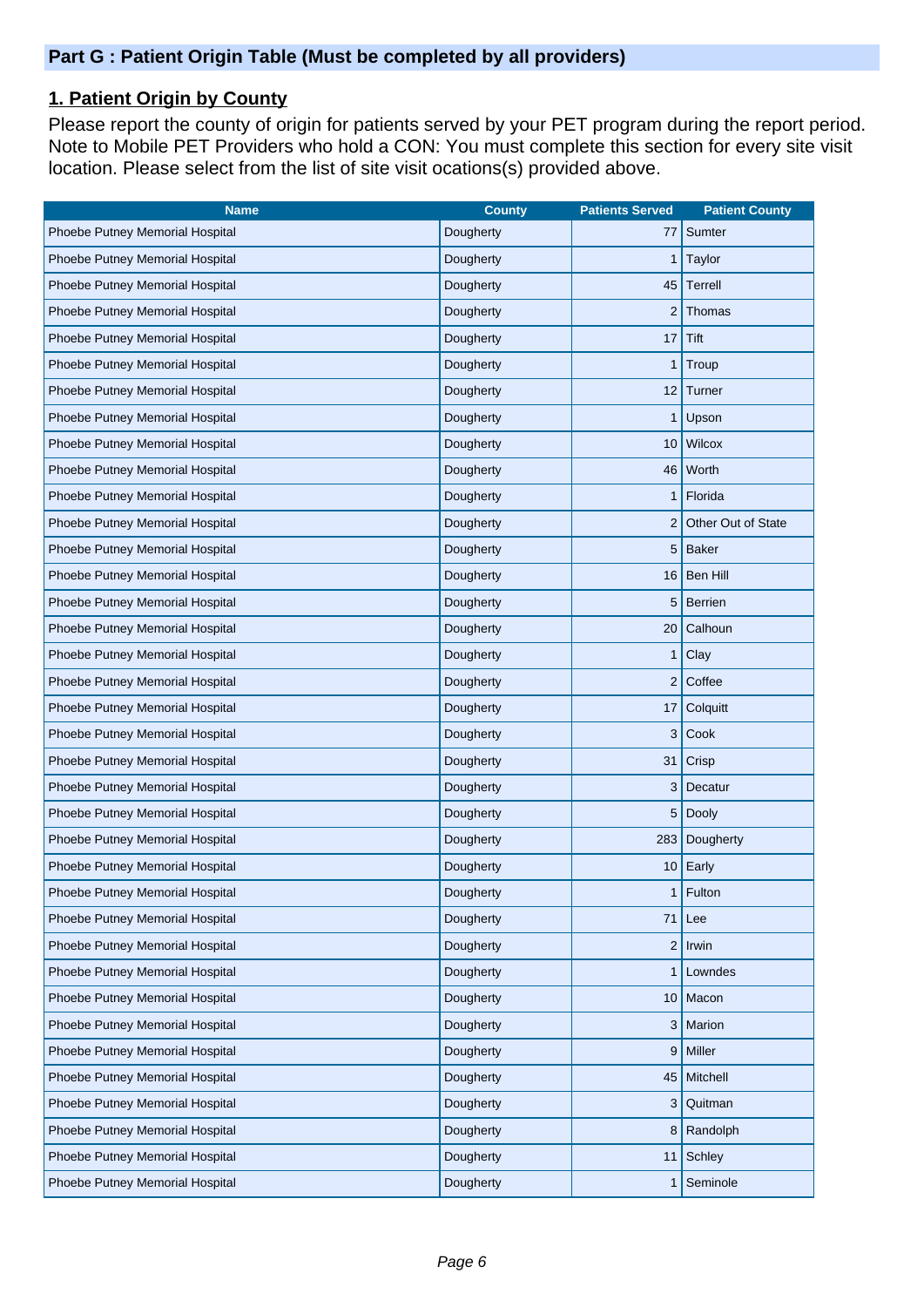| Phoebe Putney Memorial Hospital | Dougherty |     | 2   Stewart |
|---------------------------------|-----------|-----|-------------|
| Total                           |           | 783 |             |